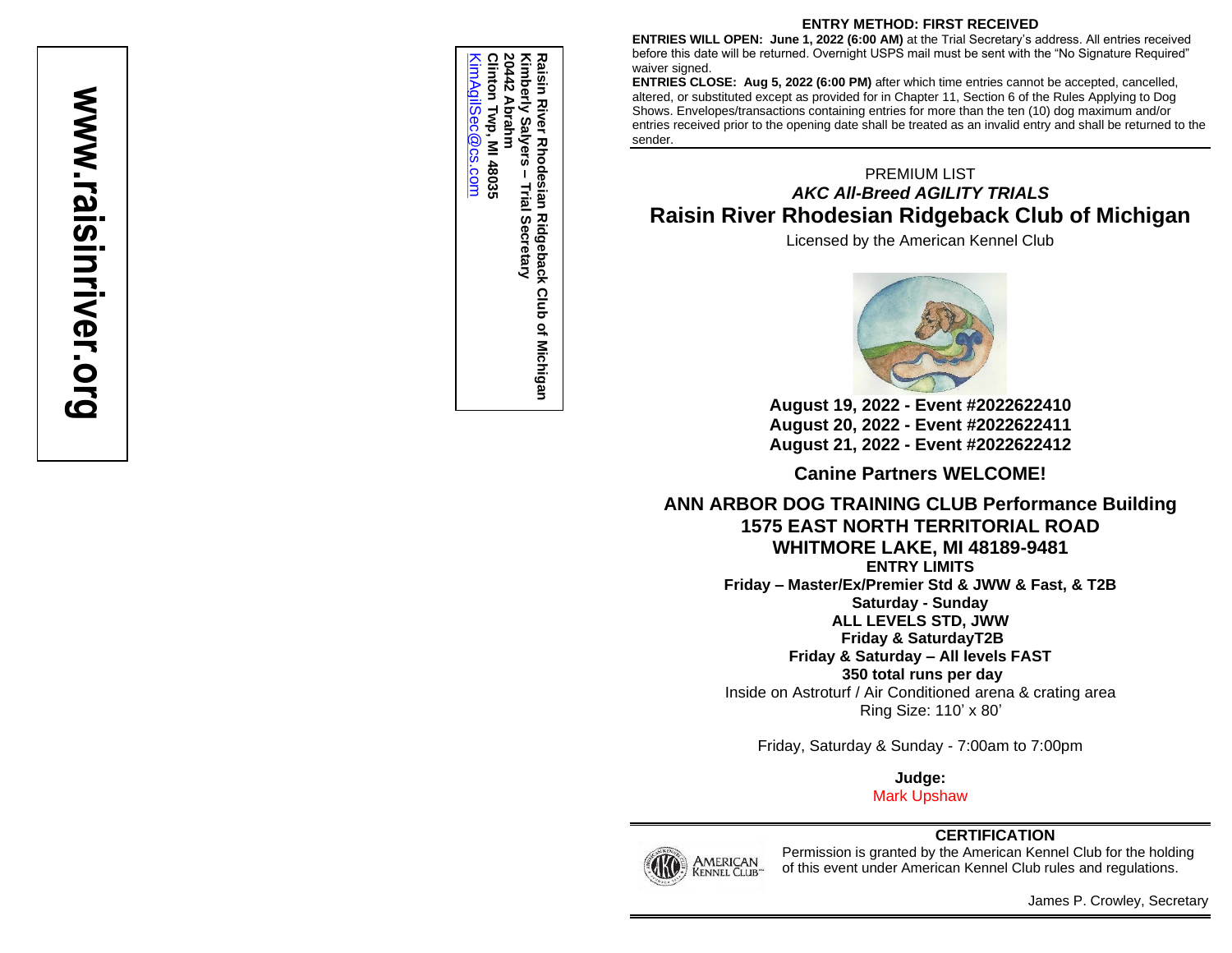#### **CLASSES OFFERED & JUDGING TIMES FRIDAY, SATURDAY & SUNDAY JUDGING BEGINS AT 8:00 AM**

#### **OFFICERS OF RAISIN RIVER RHODESIAN RIDGEBACK CLUB of MICHIGAN**

| <b>TRIAL CHAIRPERSON</b> | <b>TRIAL SECRETARY</b> |
|--------------------------|------------------------|
| Mark Rudd                | Kim Salyers            |
| 19710 Parkville St       | 20442 Abrahm           |
| Livonia, MI 48152        | Clinton Twp, MI 48035  |
| 248-345-7265             | 586-703-0391           |
| Mrudd63@gmail.com        | KimAgilSec@cs.com      |

#### **TRIAL COMMITTEE**

Mandy Moller, Kim Salyers, Barb VanEseltine, Bev Reinhardt, Sally Slade and any other club members in attendance

#### **JUDGE:**

**Mark Upshaw #53138** 624 BUCKHORN RD, BLOOMSBURG, PA 17815-7601 Fri-Sat-Sun: All Classes – All Levels

#### **EMERGENCY & MEDICAL INFORMATION Veterinarians on CALL**

Ann Arbor Animal Hospital 2150 W. Liberty, Ann Arbor, MI 48103, (734)662-4474

Blue Pearl Veterinary Partners 4126 Packard, Ann Arbor, MI 48108, (734)971-8774

#### **EMERGENCY SERVICES**

911 Fire/Ambulance/Police – Washtenaw County 911 St. Joseph Mercy Hospital – (734)712-3456; 5301 McAuley Drive, Ypsilanti, MI 48197

**MOTELS that accept Dogs.** *Please verify pet policy and fees with hotel* Red Roof Inn, 3621 Plymouth Rd. Ann Arbor, MI 48105 734-996-5800 Best Western, 9897 Main St. Whitmore Lake, MI 48189 734-449-2058 Candlewood Suites, 151 Library Drive, Brighton, MI 48116. 810-220-1205.

Camping - Brighton State Recreation Area 6360 Chilson Rd. Howell, MI 48843

Due to club policy, NO RV's or Campers will be allowed on the show grounds at any time.

#### **CLASS RUNNING ORDER:**

**FRIDAY: FAST (EX/Mast), Time2Beat, Premier Std, Ex/Master Std, Ex/Master JWW, Premier JWW**

**SATURDAY: Ex/Master JWW, Open JWW, Novice JWW, FAST (EX/Master, Open, Novice), Ex/Master Std, Open Std, Novice Std** 

> **SUNDAY: Time2Beat, Ex/Master Std, Open Std, Novice Std, Ex/Master JWW, Open JWW, Novice JWW**

#### **TALL TO SMALL each day ALL FAST levels will walk together**

| Jump Height | <b>Regular Classes</b>                   | <b>Preferred Class</b>             |  |
|-------------|------------------------------------------|------------------------------------|--|
| 4"          | N/A                                      | Dogs 11 in. & under at the withers |  |
| ጸ"          | Dogs 11 in. & under at the withers       | Dogs 14 in. & under at the withers |  |
| 12"         | Dogs 14 in. & under at the withers       | Dogs 18 in. & under at the withers |  |
| 16"         | Dogs 18 in. & under at the withers       | Dogs 22 in. & under at the withers |  |
| 20"         | Dogs 22 in. & under at the withers       | Dogs over 22" at the withers       |  |
| 24"         | Dogs over 22" at the withers             | N/A                                |  |
| 24C"        | May be entered at Owner(s)<br>discretion | N/A                                |  |

#### **MEASURING**

Effective January 1, 2010, exhibitors are no longer required to provide proof to Trial Secretaries that their dog has a valid jump height card as part of the check-in process. Furthermore, this change eliminates the need for a copy of the jump height card to be submitted with an entry form. Dogs without a valid Jump Height Card/Form may still compete; but they must be measured / wicketed by the Judge of Record PRIOR to running in their class and this measurement will be valid for that weekend of trials only. The exception to this requirement is a dog entered in the 24" height division. However, if a Volunteer Measuring Official (VMO) or an Agility Field Rep is present; ALL dogs without a valid Jump Height Card/Form must be measured at some time during the trial or cluster of trials. This does not preclude having the dog wicketed by the Judge of Record **W** if the VMO or Rep is not available to measure the dog before its first run of the trial or cluster of trials. It is the exhibitor's responsibility to have their dog measured prior to running and failure to do so will result in the cancellation of any qualifying scores

#### *NEW* **Simplified Jump Height Card Process**

When filling out the entry form, there is a new section at the top of the form for exhibitors to designate whether your dog needs to be officially measured. Please check the box so that the Trial Secretary knows whether to include your dog on the *Dogs To Be Measured List*. It is no longer required that you submit a copy of your dog's jump height card with your entry form or show it during day of show check-in.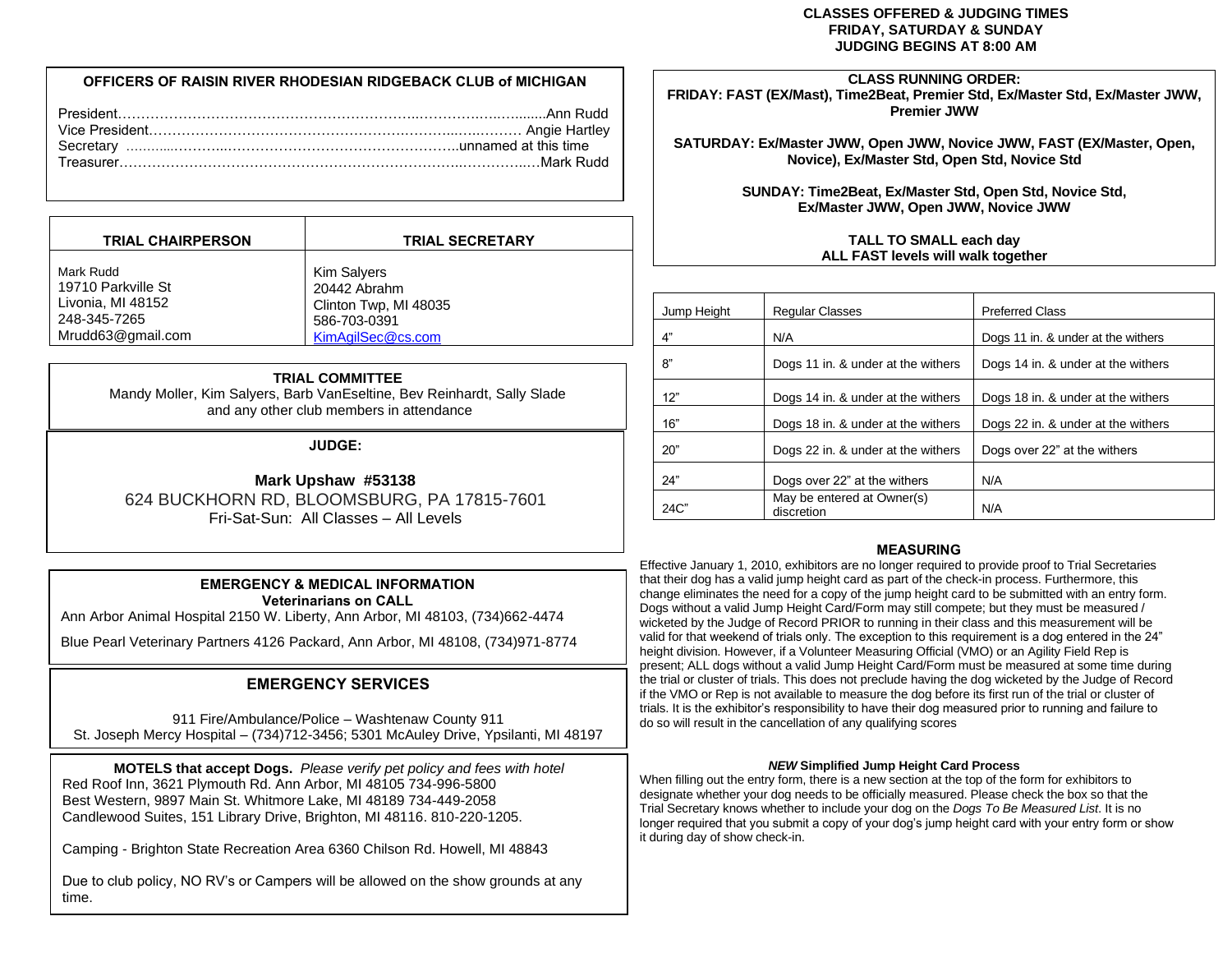#### **DOGS ELIGIBLE TO ENTER**

This trial is open to all dogs over the age of 15 months that are registered with the American Kennel Club or are registerable breeds that have obtained an AKC PAL/ILP number. Dogs should be physically sound. Dogs that are blind or deaf shall not be eligible, and neither are bitches in season, aggressive dogs, or dogs suffering from any deformity, injury, or illness which may affect the dog's physical or mental performance. No dog shall compete if it is taped or bandaged in any way or has anything attached to it for medical purposes. Refer to Chapter 2 of the Registration and Discipline Rules for the listing of registerable breeds that may participate. Puppies under six months of age are strictly prohibited from the trial grounds.

All exhibitors should obtain a copy of the Regulations for Agility Trials by contacting the American Kennel Club, 8051 Arco Corporate Drive, Suite 100, Raleigh, NC 27617-3390, by phone (919) 233-9767, by email at [info@akc.org,](https://d.docs.live.net/a70b628d7a6612c6/Documents%20and%20Settings/CR67064/Local%20Settings/Kim%20Salyers/Desktop/info@akc.org) or on their website at [www.akc.org.](http://www.akc.org/)

#### **OBSTACLES AND RING CONDITIONS**

Obstacles will meet the specifications for obstacles in the current edition of the Regulations for Agility Trials. All classes will take place Inside on Astroturf. Ring size will be 120'x80'.

#### **ENTRY FEES PER DAY**

| First entry of each dog (includes a \$3.50 AKC recording fee)\$18.00 (US)               |  |
|-----------------------------------------------------------------------------------------|--|
| Second entry of same dog (includes a \$3.00 AKC recording fee) \$18.00 (US)             |  |
| Third/Fourth/Fifth entry of same dog (includes a \$3.00 AKC recording fee) \$15.00 (US) |  |

If you would like to know the status of your entry prior to the issuance of the judging schedule upon closing, please enclose a self-addressed, stamped envelope or postcard along with your entry. E-mail confirmations will be sent to those listing a legible e-mail address on the entry form.

**Mail entry forms and fees to: Kim Salyers 20442 Abrahm Clinton Township, MI 48035**. Make checks payable to **RRRR** in US funds. No entries will be accepted by phone, fax, email, or hand delivery. USPS Express mail entries must include the signature waiver allowing them to be left at the secretary's address. Inquiries may be directed to Kim Salyers at [KimAgilSec@cs.com](mailto:KimAgilSec@cs.com) and no entry shall be accepted which specifies any conditions as to its acceptance. **Illegible entries** will not be processed and will be returned to the exhibitor.

**Returned checks** do not constitute a valid entry and the Trial Secretary will add a \$35 collection fee to the amount of each returned check

Overpayments of \$5.00 or less will be considered a donation to the club.

#### **COURSE WALK-THROUGHS AND WARM-UP INFORMATION**

Handlers in all classes are permitted to walk the course, without a dog, during a walk-through period held prior to the start of the class. The walk-through is restricted to handlers entered in that class only. Handlers with multiple dogs, at events with multiple rings may request to walk with a height group other than the one their dog is entered in if a conflict is imminent.

A warm-up area, consisting of a regulation agility jump, may be provided for exhibitors. The warmup area is to be used exclusively for warming up the dog and not for training or relieving of the dog.

#### **RIBBONS, AWARDS, AND PRIZES**

| Ribbons will be awarded in each jump height division in each class as follows: |  |
|--------------------------------------------------------------------------------|--|
|                                                                                |  |
|                                                                                |  |
|                                                                                |  |
|                                                                                |  |
|                                                                                |  |

A **MACH / PACH rosette** and decorated **MACH / PACH bar** will be awarded to all dog and handler teams that attain their MACH or PACH Title.

#### **NOTICE TO EXHIBITORS**

#### **SAFETY, BEHAVIOR and LIABILITY**

**The safety of the dog** is our primary concern. By entering this trial, exhibitors acknowledge that they are familiar with the rules and regulations of this sport, and that their dogs are familiar with and able to perform all obstacles safely. It is expressly understood that exhibitors alone are responsible for the behavior of their dogs and/or children. Any exhibitor whose dogs and/or children create an unnecessary disturbance or repeatedly engage in unsafe or disruptive behavior may, at the discretion of the trial committee, be asked to leave the show site. In such case, no refund of any fees paid will be made. The **Raisin River Rhodesian Ridgeback Club** and its agents, employees, etc., will assume no responsibilities for any loss, damage or injury sustained by exhibitors or handlers, or to any of their dogs or property and further assumes no responsibility for injury to children. The **Raisin River Rhodesian Ridgeback Club** reserves the right to decline entries for cause and may remove any dog on account of aggression. No one shall have any recourse or claim against the **Raisin River Rhodesian Ridgeback Club** or any official thereof. **All dogs must be on leash** at all times when on trial grounds except when in the designated warm-up area or competing on the course. You will be required to show an exit/entrance pass each time you leave the building with your dog. **Only dogs entered** in the trial will be allowed in the building. Exhibitors should follow their veterinarian's recommendation to assure their dogs are free of internal and external parasites, any communicable diseases, and have appropriate vaccinations.

#### **REFUNDS**

**No entry fee** will be refunded if the trial cannot open or be completed by reason of riots, civil disturbances, fire, an act of God, public emergency, act of a public enemy, or any other cause beyond the control of the organizing committee. No entry fee will be refunded in the event a dog is absent, disqualified, excused, or barred from competition by the action of the Trial Committee.

**Bitches in season** will be refunded the entry fee less \$5.00 per dog, per class, per day. Written certification from a Veterinarian on their official letterhead must be in the hands of the trial secretary at least 24 hours prior to that day(s) event. No other refunds will be given.

#### **RINGSIDE**

**Dogs may arrive** any time prior to judging, if a valid copy of their jump height card was sent with their entry. Otherwise, they must be available for measuring prior to the start of their class. All dogs not needed for further judging will be excused.

**Judges are not required** to wait for dogs. The Owner of each dog is solely responsible for having it ready at ringside when it is to be judged. The Club has no responsibility for providing service through a public address system or stewards or runners for the purpose of calling or locating dogs that are not brought into the ring when required.

**This club does not agree to arbitrate claims as set forth on the Official AKC Entry Form for this event.**

#### DIRECTIONS TO THE SHOW SITE & MOTEL INFORMATION This is

MICHIGAN…Construction on many roads…please plan accordingly. From Lansing: I-96 east to US -23 South to North Territorial Rd (exit 49). Follow the roundabout to East North Territorial (third exit). Exit Roundabout 1.1 miles to Hoban Way. Turn left 0.2 miles to show site. From Toledo or Ann Arbor: US-23 North South to North Territorial Rd (exit 49). Follow the roundabout to East North Territorial (first exit). Exit Roundabout 1.1 miles to Hoban Way. Turn left 0.2 miles to show site. From Detroit: I-96 east to M-14 east to Gotfredson Rd (exit 15). Turn right to North Territorial. Left on North Territorial approximately 8 miles to Hoban Way (turn right) just past Nollar Rd. before railroad tracks. 0.2 miles on Hoban Way to show site.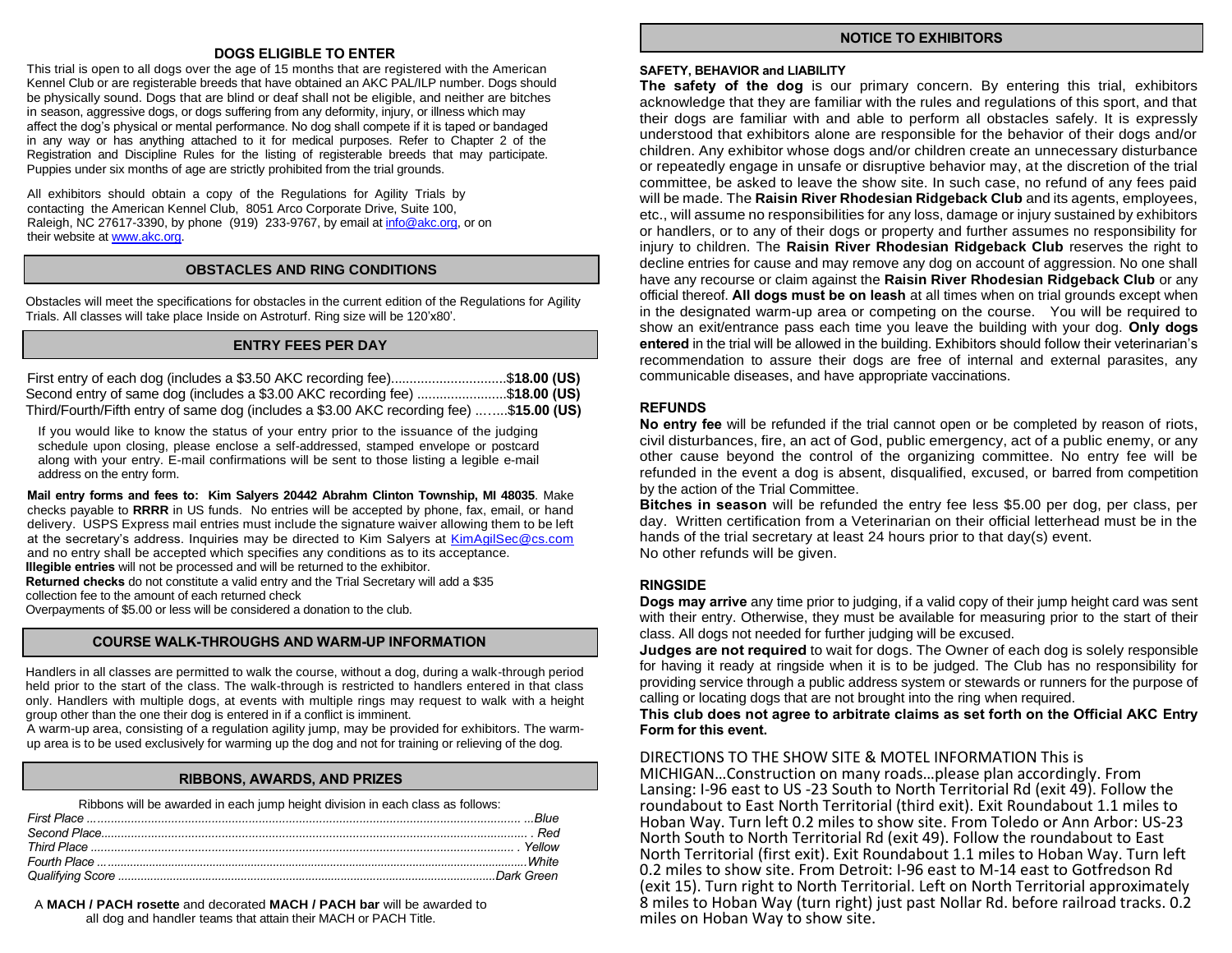

# **Raisin River Rhodesian Ridgeback Club**

Opens: June 1, 2022 **●** Closes: Aug 5, 2022

| Day 1: Aug 19, 2022<br><b>MASTER/EXC ONLY</b> | $\Box$ STD $\Box$ JWW $\Box$ T2B |            | $\Box$ FAST $\Box$ Prem STd<br>$\Box$ Prem JWW |
|-----------------------------------------------|----------------------------------|------------|------------------------------------------------|
| Day 2: Aug 20, 2022                           | $\Box$ STD $\Box$ JWW            |            | $\Box$ FAST                                    |
| Day 3: Aug 21, 2022                           | $\Box$ STD $\Box$ JWW $\Box$     | $\Box$ T2R |                                                |
|                                               |                                  |            |                                                |

Daily Entry Fee: 1<sup>st</sup> run \$18, 2<sup>nd</sup> run \$18, 3<sup>rd</sup> /4<sup>th</sup> /5<sup>th</sup> run \$15 per dog, per day Make checks payable to**: RRRR** Mail to Kim Salyers, 20442 Abrahm, Clinton Twp, MI 48035

#### **IMPORTANT: Carefully read instructions before filling out! ENTRY FEE ENCLOSED \$\_\_\_\_\_\_\_\_\_\_\_\_\_\_\_\_\_\_\_\_\_\_\_\_\_\_**

#### Choose Either Regular OR Preferred Classes

*Circle one jump height, and circle class selections :: Only one selection per class (STD, JWW, FAST, T2B)*

| <b>REGULAR Classes</b>                             | <b>PREFERRED Classes</b>                     |
|----------------------------------------------------|----------------------------------------------|
| 24"<br>$24C$ "<br>8"<br>16"<br>20"<br>12"          | Д"<br>16"<br>8"<br>12"<br>20"                |
| Ex<br><b>STD:</b> Nov A Nov B<br>Master<br>Open    | MasterP<br><b>STD: NovP OpenP ExP</b>        |
| <b>JWW:</b> Nov A Nov B<br>Ex<br>Master<br>Open    | <b>JWW: NovP</b><br>OpenP ExP<br>MasterP     |
| <b>Premier: Jumpers</b><br>Standard<br>T2B<br>T2B: | T2B:T2BP Premier: JumpersP StandardP         |
| <b>FAST:</b> Nov A Nov B<br>Master<br>Open<br>ЕX   | <b>FAST: NovP</b><br>OpenP<br>MasterP<br>⊢xP |

|                                        | <b>SEX</b> | <b>HEIGHT AT WITHERS</b> |
|----------------------------------------|------------|--------------------------|
| This Dog Needs To Be Measured ∐Yes ∐No |            |                          |
| <b>BREED</b>                           | VARIETY    | <b>CALL NAME</b>         |
|                                        |            |                          |

AKC® NAME (INCLUDE AKC TITLES ONLY)

"

| AKC® NO □                              | Enter Complete Registration # below | DATE OF BIRTH                     |  |
|----------------------------------------|-------------------------------------|-----------------------------------|--|
| ILP NO. $\square$<br>PAL NO. $\square$ |                                     | PLACE OF BIRTH (LIST COUNTRY)     |  |
| FOREIGN REG. NO & COUNTRY □            |                                     |                                   |  |
| <b>BREEDER</b>                         |                                     |                                   |  |
| <b>SIRE</b>                            |                                     |                                   |  |
| <b>DAM</b>                             |                                     |                                   |  |
| <b>ACTUAL OWNERS</b>                   |                                     |                                   |  |
| <b>OWNERS ADDRESS</b>                  |                                     | <b>I</b> NEW ADDRESS              |  |
| CITY, STATE ZIP + 4                    |                                     |                                   |  |
| <b>HANDLER</b>                         |                                     | ENTER JR. HANDLER # if applicable |  |

OFFICIAL AMERICAN KENNEL CLUB AGILITY ENTRY FORM **ANDITION ASSESS** AND AKC Rules, Regulations, Policies and Guidelines are available on the American Kennel Club Web site, www.akc.org.

> **AGREEMENT** I (we) agree that the club holding this event has the right to refuse entry for cause which the club shall deem sufficient. In consideration of the acceptance of this entry and of the holding of this event and of the opportunity to have the dog judged and to win prizes, ribbons, or trophies, I (we) agree to hold the AKC, the event-giving club, their members, directors, governors, officers, agents, superintendents or event secretary and the owner and/or lessor of the premises and any provider of services that are necessary to hold this event and any employees or volunteers of the aforementioned parties, and any AKC approved judge, judging at this event, harmless from any claim for loss or injury which may be alleged to have been caused directly or indirectly to any person or thing by the act of this dog while in or about the event premises or grounds or near any entrance thereto, and I (we) personally assume all responsibility and liability for any such claim; and I (we) further agree to hold the aforementioned parties harmless from any claim for loss, injury or damage to this dog. Additionally, I (we) hereby assume the sole responsibility for and agree to indemnify, defend, and save the aforementioned parties harmless from any and all loss and expense (including legal fees) by reason of the liability imposed by law upon any of the aforementioned parties for damage because of bodily injuries, including death at any time resulting therefrom, sustained by any person or persons, including myself (ourselves), or on account of damage to property, arising out of or in consequence of my (our) participation in this event, however such, injuries, death or property damage may be caused, and whether or not the same may have been caused or may be alleged to have been caused by negligence of the aforementioned parties or any of their employees or agents, or any other persons. **I (WE) AGREE THAT ANY CAUSE OF ACTION, CONTROVERSY OR CLAIM ARISING OUT OF OR RELATED TO THE ENTRY, EXHIBITION OR ATTENDANCE AT THE EVENT BETWEEN THE AKC AND THE EVENT-GIVING CLUB (UNLESS OTHERWISE STATED IN ITS PREMIUM LIST) AND MYSELF (OURSELVES) OR AS TO THE CONSTRUCTION, INTERPRETATION AND EFFECT OF THIS AGREEMENT SHALL BE SETTLED BY ARBITRATION PURSUANT TO THE APPLICABLE RULES OF THE AMERICAN ARBITRATION ASSOCIATION. HOWEVER, PRIOR TO ARBITRATION ALL APPLICABLE AKC BYLAWS, RULES, REGULATIONS AND PROCEDURES MUST FIRST BE FOLLOWED AS SET FORTH IN THE AKC CHARTER AND BYLAWS, RULES, REGULATIONS, PUBLISHED POLICIES AND GUIDELINES. INSTRUCTIONS**

> Handlers may opt to enter in a higher **height division** for all **Regular** titling classes, but not in a division lower than their proper height division. Dogs entered in the **Preferred** classes **must** compete at the required jump height and **may not** compete in a jump height division **higher or lower** than their proper height division.

All dogs that have not been officially measured for an **Agility Jump Height Card** may still compete; however, they must be measured by *a* Judge of record, an Agility Field Representative, or a Volunteer Measuring Official, prior to running. If measured by the Judge of record, that measurement will be valid for this trial *or back-to-back trials* only. If a measurement

is necessary, it is the exhibitor's responsibility to have their dog(s) measured prior to running.| Dogs listed in the **AKC Canine PartnersSM** program may be eligible to enter all-breed AKC agility trials at the club's option. These dogs should be listed as All American Dog and must include their AKC number on the entry form and check the AKC No. box.

**Junior Handlers** should enter their Junior Handler number on the front of this form. Should you not have your Junior Handler number, it may be obtained from the American Kennel Club (919) 233-9767. If the Junior Handler is not the owner of the dog identified on the face of this form, what is the relationship of the Junior Handler to the Owner?

\_\_\_\_\_\_\_\_\_\_\_\_\_\_\_\_\_\_\_\_\_\_\_\_\_\_\_\_\_\_\_\_\_\_\_\_\_\_\_\_\_\_\_\_\_\_\_\_\_\_\_\_\_\_\_\_\_\_\_\_\_\_\_\_\_\_\_\_\_\_\_\_\_\_\_\_\_\_\_\_\_\_\_\_\_\_\_ I CERTIFY that I am the actual owner of the dog, or that I am the duly authorized agent of the actual owner whose name I have entered above. In consideration of the acceptance of this entry, I (we) agree to abide by the rules and regulations of the American Kennel Club in effect at the time of this event, and by any additional rules and regulations appearing in the premium list for this event, and further agree to be bound by the "Agreement" printed on the reverse side of this entry form. I (we) certify and represent that the dog entered is not a hazard to persons or other dogs. This entry is submitted for acceptance on the forgoing representation and agreement. I (we) agree to conduct myself (ourselves) in accordance with all such Rules and Regulations (including all provisions applying to discipline) and to abide by any decisions made in accord with them.

**SIGNATURE** of owner or his agent duly authorized to make this entry.

*SIGN HERE* X

| <b>Telephone</b>             |                     |
|------------------------------|---------------------|
| Number:                      |                     |
| <b>Email Address:</b>        | $\square$ New Email |
| In Case of Emergency - Name: | <b>Phone</b>        |

**AEAGL2 (09/12)** 

**\_\_\_\_\_\_\_\_\_\_\_\_\_\_\_**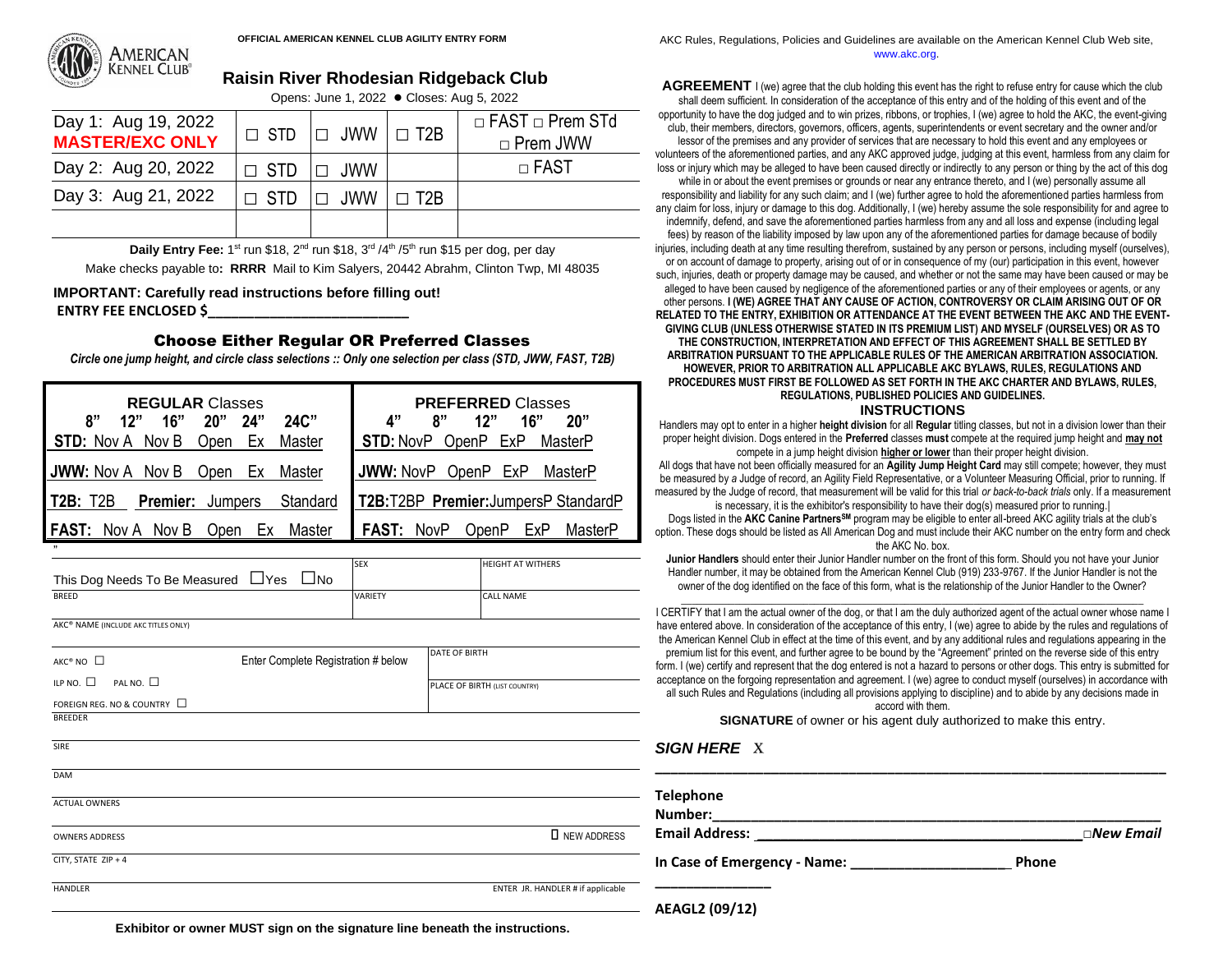

# **Raisin River Rhodesian Ridgeback Club**

Opens: June 1, 2022 **●** Closes: Aug 5, 2022

| Day 1: Aug 19, 2022<br><b>MASTER/EXC ONLY</b> |                   | $\Box$ STD $\Box$ JWW | $\Box$ T <sub>2B</sub>  | $\Box$ FAST $\Box$ Prem STd<br>□ Prem JWW |
|-----------------------------------------------|-------------------|-----------------------|-------------------------|-------------------------------------------|
| Day 2: Aug 20, 2022                           | $\Box$ STD $\Box$ | $\Box$ JWW            |                         | $\Box$ FAST                               |
| Day 3: Aug 21, 2022                           | $\Box$ STD        | $\Box$ JWW            | $\Box$ T <sub>2</sub> R |                                           |
|                                               |                   |                       |                         |                                           |

Daily Entry Fee: 1<sup>st</sup> run \$18, 2<sup>nd</sup> run \$18, 3<sup>rd</sup> /4<sup>th</sup> /5<sup>th</sup> run \$15 per dog, per day

Make checks payable to**: RRRR**. Mail to Kim Salyers, 20442 Abrahm, Clinton Twp, MI 48035

#### **IMPORTANT: Carefully read instructions before filling out! ENTRY FEE ENCLOSED \$\_\_\_\_\_\_\_\_\_\_\_\_\_\_\_\_\_\_\_\_\_\_\_\_\_\_**

#### Choose Either Regular OR Preferred Classes

*Circle one jump height, and circle class selections :: Only one selection per class (STD, JWW, FAST, T2B)*

| <b>REGULAR Classes</b>                                 | <b>PREFERRED Classes</b>                     |
|--------------------------------------------------------|----------------------------------------------|
| 8"<br>12"<br>16"<br>20"<br><b>24"</b><br>24C"          | Δ"<br>ጸ"<br>16"<br>20"<br>12"                |
| STD: Nov A Nov B<br>Open<br>Ex<br>Master               | <b>STD: NovP OpenP ExP</b><br>MasterP        |
| JWW: Nov A Nov B<br>Open<br>Master<br>Ex               | <b>JWW: NovP OpenP ExP</b><br>MasterP        |
| <b>T2B: T2B</b><br><b>Premier:</b> Jumpers<br>Standard | T2B:T2BP Premier: JumpersP StandardP         |
| I FAST:<br>Nov A Nov B<br>Master<br>Open<br>Еx         | <b>FAST: NovP</b><br>OpenP<br>MasterP<br>ExP |

|                                                    |  | <b>SEX</b>     | <b>HEIGHT AT WITHERS</b> |  |
|----------------------------------------------------|--|----------------|--------------------------|--|
| This Dog Needs To Be Measured $\Box$ Yes $\Box$ No |  |                |                          |  |
| <b>BREED</b>                                       |  | <b>VARIETY</b> | <b>CALL NAME</b>         |  |
|                                                    |  |                |                          |  |
|                                                    |  |                |                          |  |

AKC® NAME (INCLUDE AKC TITLES ONLY)

"

| $AKC^*NO$ $\square$                    | Enter Complete Registration # below | DATE OF BIRTH                     | premium list for this event, and further agree to be bound by the "Agreement" printed on the reverse side of this entry<br>form. I (we) certify and represent that the dog entered is not a hazard to persons or other dogs. This entry is submitted for |
|----------------------------------------|-------------------------------------|-----------------------------------|----------------------------------------------------------------------------------------------------------------------------------------------------------------------------------------------------------------------------------------------------------|
| ILP NO. $\square$<br>PAL NO. $\square$ |                                     | PLACE OF BIRTH (LIST COUNTRY)     | acceptance on the forgoing representation and agreement. I (we) agree to conduct myself (ourselves) in accordance with<br>all such Rules and Regulations (including all provisions applying to discipline) and to abide by any decisions made in         |
| FOREIGN REG. NO & COUNTRY $\Box$       |                                     |                                   | accord with them.                                                                                                                                                                                                                                        |
| BREEDER                                |                                     |                                   | <b>SIGNATURE</b> of owner or his agent duly authorized to make this entry.                                                                                                                                                                               |
| SIRE                                   |                                     |                                   | <b>SIGN HERE X</b>                                                                                                                                                                                                                                       |
| <b>DAM</b>                             |                                     |                                   |                                                                                                                                                                                                                                                          |
|                                        |                                     |                                   | <b>Telephone</b>                                                                                                                                                                                                                                         |
| <b>ACTUAL OWNERS</b>                   |                                     |                                   | Number:                                                                                                                                                                                                                                                  |
| <b>OWNERS ADDRESS</b>                  |                                     | <b>I</b> NEW ADDRESS              | Email Address: _□New Email                                                                                                                                                                                                                               |
| CITY, STATE ZIP + 4                    |                                     |                                   | In Case of Emergency - Name: Phone                                                                                                                                                                                                                       |
| HANDLER                                |                                     | ENTER JR. HANDLER # if applicable | AEAGL2 (09/12)                                                                                                                                                                                                                                           |
|                                        |                                     |                                   |                                                                                                                                                                                                                                                          |

OFFICIAL AMERICAN KENNEL CLUB AGILITY ENTRY FORM **ANDITION ASSESS** AND AKC Rules, Regulations, Policies and Guidelines are available on the American Kennel Club Web site, www.akc.org.

> **AGREEMENT** I (we) agree that the club holding this event has the right to refuse entry for cause which the club shall deem sufficient. In consideration of the acceptance of this entry and of the holding of this event and of the opportunity to have the dog judged and to win prizes, ribbons, or trophies, I (we) agree to hold the AKC, the event-giving club, their members, directors, governors, officers, agents, superintendents or event secretary and the owner and/or lessor of the premises and any provider of services that are necessary to hold this event and any employees or volunteers of the aforementioned parties, and any AKC approved judge, judging at this event, harmless from any claim for loss or injury which may be alleged to have been caused directly or indirectly to any person or thing by the act of this dog while in or about the event premises or grounds or near any entrance thereto, and I (we) personally assume all responsibility and liability for any such claim; and I (we) further agree to hold the aforementioned parties harmless from any claim for loss, injury or damage to this dog. Additionally, I (we) hereby assume the sole responsibility for and agree to indemnify, defend, and save the aforementioned parties harmless from any and all loss and expense (including legal fees) by reason of the liability imposed by law upon any of the aforementioned parties for damage because of bodily injuries, including death at any time resulting therefrom, sustained by any person or persons, including myself (ourselves), or on account of damage to property, arising out of or in consequence of my (our) participation in this event, however such, injuries, death or property damage may be caused, and whether or not the same may have been caused or may be alleged to have been caused by negligence of the aforementioned parties or any of their employees or agents, or any other persons. **I (WE) AGREE THAT ANY CAUSE OF ACTION, CONTROVERSY OR CLAIM ARISING OUT OF OR RELATED TO THE ENTRY, EXHIBITION OR ATTENDANCE AT THE EVENT BETWEEN THE AKC AND THE EVENT-GIVING CLUB (UNLESS OTHERWISE STATED IN ITS PREMIUM LIST) AND MYSELF (OURSELVES) OR AS TO THE CONSTRUCTION, INTREPRETATION AND EFFECT OF THIS AGREEMENT SHALL BE SETTLED BY ARBITRATION PURSUANT TO THE APPLICABLE RULES OF THE AMERICAN ARBITRATION ASSOCIATION. HOWEVER, PRIOR TO ARBITRATION ALL APPLICABLE AKC BYLAWS, RULES, REGULATIONS AND PROCEDURES MUST FIRST BE FOLLOWED AS SET FORTH IN THE AKC CHARTER AND BYLAWS, RULES, REGULATIONS, PUBLISHED POLICIES AND GUIDELINES. INSTRUCTIONS**

> Handlers may opt to enter in a higher **height division** for all **Regular** titling classes, but not in a division lower than their proper height division. Dogs entered in the **Preferred** classes **must** compete at the required jump height and **may not** compete in a jump height division **higher or lower** than their proper height division.

All dogs that have not been officially measured for an **Agility Jump Height Card** may still compete; however, they must be measured by *a* Judge of record, an Agility Field Representative, or a Volunteer Measuring Official, prior to running. If measured by the Judge of record, that measurement will be valid for this trial *or back-to-back trials* only. If a measurement

is necessary, it is the exhibitor's responsibility to have their dog(s) measured prior to running.| Dogs listed in the **AKC Canine PartnersSM** program may be eligible to enter all-breed AKC agility trials at the club's option. These dogs should be listed as All American Dog and must include their AKC number on the entry form and check the AKC No. box.

**Junior Handlers** should enter their Junior Handler number on the front of this form. Should you not have your Junior Handler number, it may be obtained from the American Kennel Club (919) 233-9767. If the Junior Handler is not the owner of the dog identified on the face of this form, what is the relationship of the Junior Handler to the Owner?

\_\_\_\_\_\_\_\_\_\_\_\_\_\_\_\_\_\_\_\_\_\_\_\_\_\_\_\_\_\_\_\_\_\_\_\_\_\_\_\_\_\_\_\_\_\_\_\_\_\_\_\_\_\_\_\_\_\_\_\_\_\_\_\_\_\_\_\_\_\_\_\_\_\_\_\_\_\_\_\_\_\_\_\_\_\_\_ I CERTIFY that I am the actual owner of the dog, or that I am the duly authorized agent of the actual owner whose name I have entered above. In consideration of the acceptance of this entry, I (we) agree to abide by the rules and regulations of the American Kennel Club in effect at the time of this event, and by any additional rules and regulations appearing in the premium list for this event, and further agree to be bound by the "Agreement" printed on the reverse side of this entry form. I (we) certify and represent that the dog entered is not a hazard to persons or other dogs. This entry is submitted for acceptance on the forgoing representation and agreement. I (we) agree to conduct myself (ourselves) in accordance with all such Rules and Regulations (including all provisions applying to discipline) and to abide by any decisions made in accord with them.

**Exhibitor or owner MUST sign on the signature line beneath the instructions.**